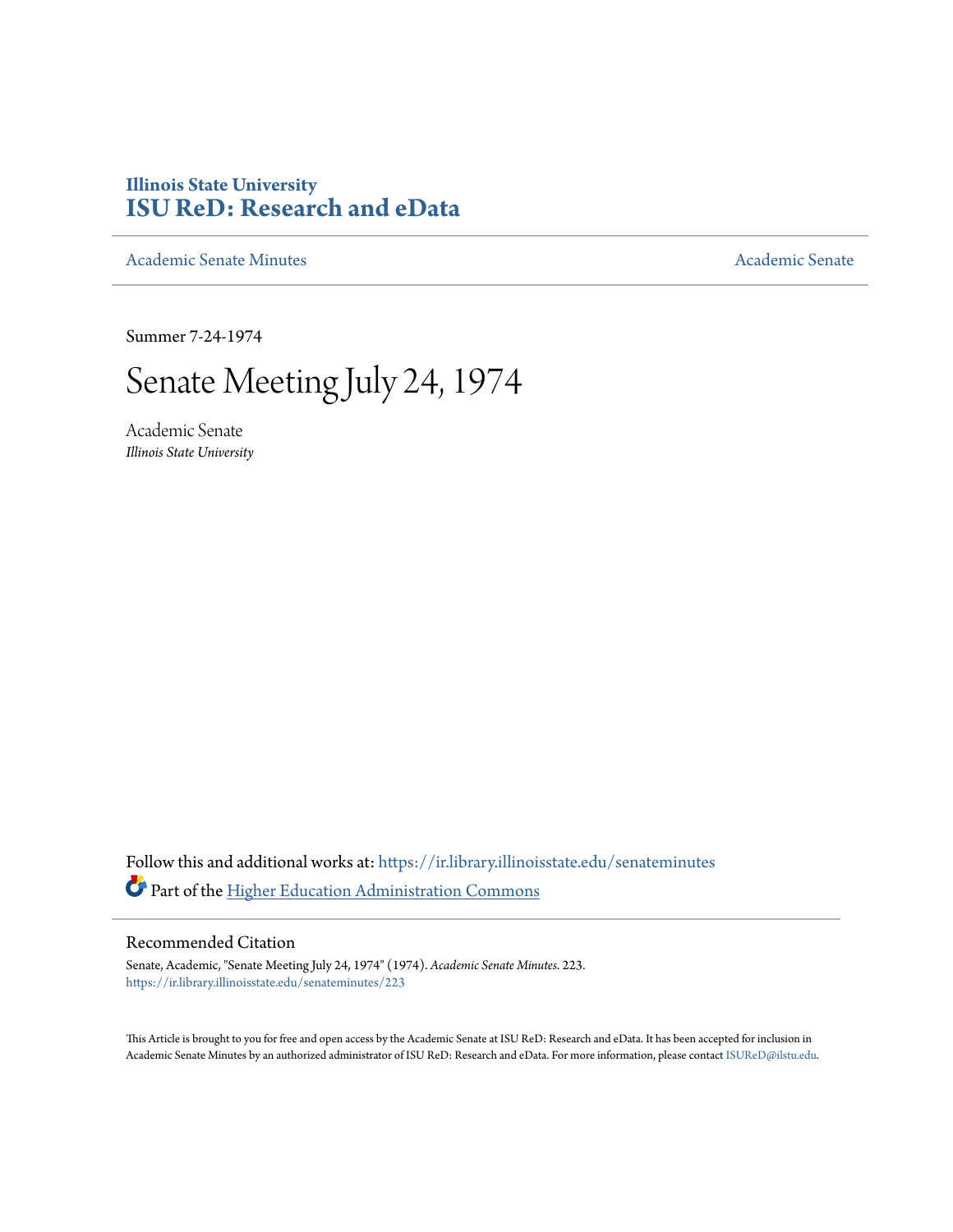SHUMAN STANLEY **HOVE Y 40 1R** 

#### ACADEMIC SENATE MINUTES

July 24, 1974

Volume V, No. 17

Contents

Call to Order

Roll Call

Seating of Senator

Administrator's Remarks

Remarks of Student Association President

SCERB Policy Revisions

Administrator's Remarks

Approval of Minutes

Optional Retirement Payments for Non-Employment Periods during the Calendar Year

Proposal for Enlargement of Entertainment Committee Membership

Faculty Affairs Committee Recommendation on Establishment of Referee Body

Committee Reports

Communications

Meetings of the Academic Senate are open to members of the University community. Persons attending the meetings may participate in discussion with the consent of the Senate.

Persons desiring to bring items to the attention of the Senate may do so by contacting any member of the Senate.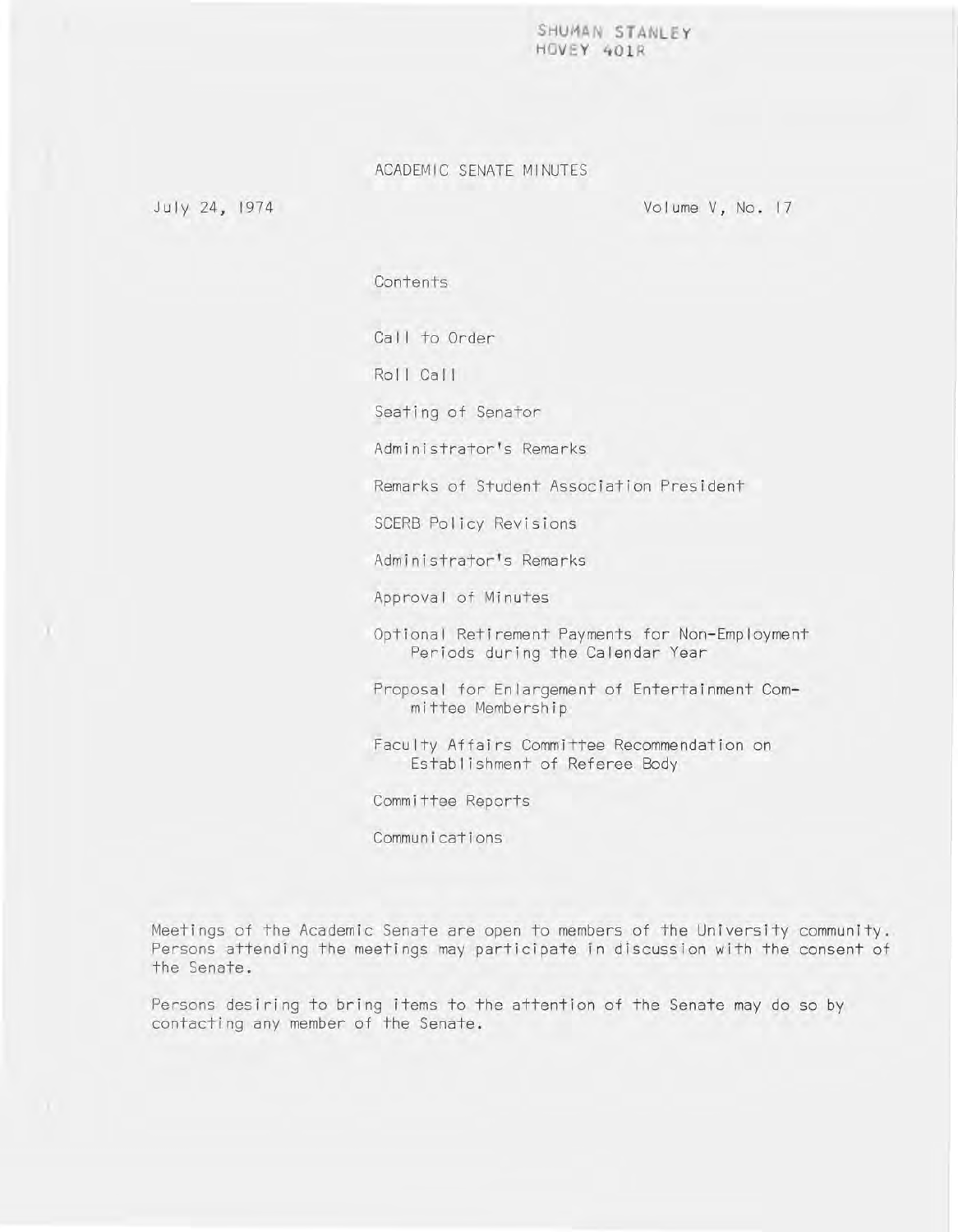Academic Senate Minutes

July 24, 1974 Volume V, No. 16

#### CALL TO ORDER

Chairperson Sutherland called the meeting to order at 7:20 p.m. in Stevenson  $401.$ 

#### ROLL CALL

V, 144

The Secretary cal led the rol **I,** and it was determined that a quorum was not present. A motion (Mr. Hicklin, Mr. Baska) that the Senate act as a committee of the whole and consider the information items until such time as a guorum was achieved and action could be taken on action items was made. The Chairperson ruled that a two-thirds majority was needed for approval. The motion was approved with the needed majority.

#### SEATING OF SENATOR

The Chairperson stated that a special election had been held in the Col lege of Fine Arts, and Harold Boyd had been elected to fill the vacancy created by the resignation of Max Rennels. The Chairperson invited Mr. Boyd to the table to be seated.

#### ADMINISTRATOR'S REMARKS

President Budig offered a brief statement that he requested be read into the record. The President stated:

"When compared to other public institutions of higher learning in the State, one must conclude that I I I inois State University fared reasonably well in the budget process. Our percentage increase is adequate to meet I imited educational objectives.

The appropriations provided will permit the University to make those salary adjustments previously planned or announced. The University is, however, deeply disappointed that funds were not provided for salary increases more reflective of the present rate of inflation. Also disappointing is the deletion of funds intended to more fully and adequately fund the State Universities Retirement System.

Students will share our disappointment to learn that there will be no relief from the present level of fees which they must pay to support the University Auditorium. The Amendment which would have provided an appropriation for this purpose was deleted by amendatory veto. The University plans to include within its FY76 Capital Budget request a specific request for partial funding of the Union/Auditorium facility."

#### REMARKS OF THE STUDENT ASSOCIATION PRESIDENT

There were no remarks from the Student Association President, Mr. Arnold.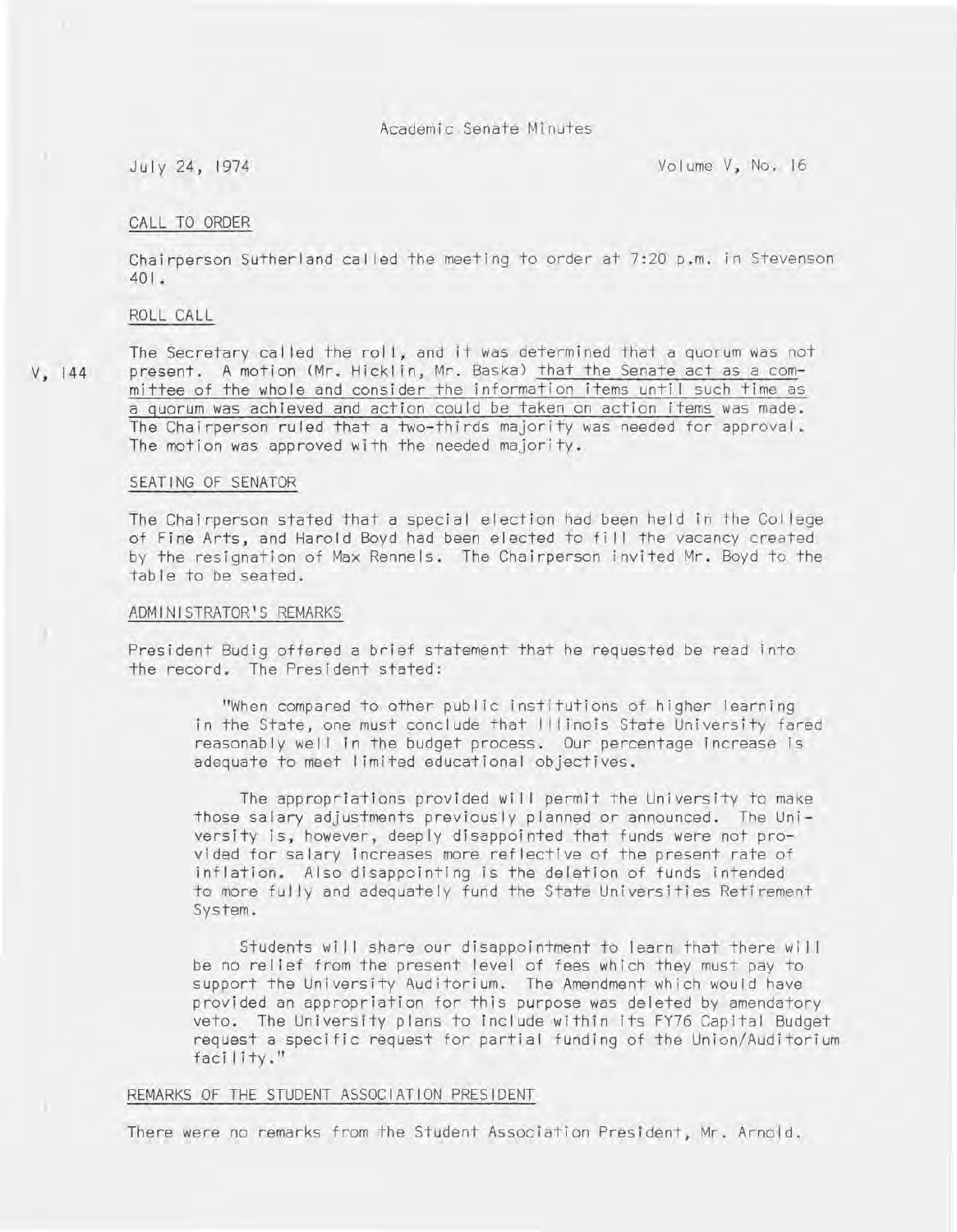#### INFORMATION ITEMS

### I. Student Code Enforcement and Review Board Pol icy Revisions.

Mr. Chamberlain, speaking for the Student Affairs Committee, introduced the proposal and then turned the floor over to Mr. Steinbach, who spoke on the revision In the alcohof pol icy. Mr. Steinbach stated that since sending the original proposals to the Executive Committee the Committee had talked with Mr. Schwel Ie; Executive Director of SCERB. He stated that there had been a revision in the wording to reflect the jurisdiction of the University Housing Office In the residence hal Is rather than the previous statement which says "by the University office responsible for that area." This revision is intended to make the policy clearly applicable only to University housing, rather than to any student lounge. Mr. Steinbach stated that they wished to keep the alcohol pol icy I imited to the residence halls. He stated that this proposal puts the responsibility for designating other areas that may use alcohol in the hands of the Housing area. Mr. Steinbach stated that the other areas would be designated by the managerial personnel and the residence hal I governments. Mr. Baska asked what other areas were being considered. Mr. Steinbach stated that other areas would be up to the managerial staff and the governments of the residence halls. Other areas that have been proposed include floor lounges, the Pit, other lounges. Mr. Sutherland raised a question about the different proposals In front of the Senate on the alcohol policy. He asked which one was the one supported by the Student Affairs Committee. Mr. Steinbach stated that the "Proposed" statement was considered by the Student Affairs Committee and rejected. He stated that the committee had chosen to go with the alternate with the change as specified In the handout distributed tonight. The SCERB Revisions will be an action item at the next Senate meeting.

#### ADMINISTRATOR'S REMARKS

President Budig stated that during Administrator's Remarks he should have asked Secretary of the University Charles Morris for comments. Secretary Morris stated that he felt cal led upon to explain a committee that doesn't exist. He referred to the discussion of the "committee" In the Executive Committee Minutes, number 18. He stated that early in the summer he initiated regular meetings between several administrators and staff who were involved in projects that Interacted with one another. Those involved In these discussions were George Duncan, Coordinator of Parking and Traffic; John Newbold, Director, Publ ic Safety; Keith Fred, Director, Campus Recreation; Robert Dietsch, Superintendent of Grounds; Preston Ensign, Coordinator of Campus Planning; Robert Ward, Superintendent, Architectural and Engineering Services; Jack Beno, Project Coordinator, Bicycle Study; and Lewis Legg, Coordinator, Environmental Health and Safety. Another reason for the initiation of the meetings was that Preston Ensign was beginning to review these projects and take a look at long-range planning. It has been suggested, Dr. Morris stated, that this was a "committee"; it was only a meeting of staff who are involved in different projects such as parking lots, tennis courts, demolition of Central School, etc. Dr. Morris stated that it seemed to him that It would be a good idea to Invite a student to sit In on these meetings and act as a communication person to the Senate and the Student Assembly. With that in mind he asked Mr. Arnold to designate a student to meet with the group; Mr. Arnold designated Jenny Sneed. The group considered the development of bicycle paths and drafted a set of bicycle regulations. "It has been Inferred or Implied that this Is a final set of regulations without opportunity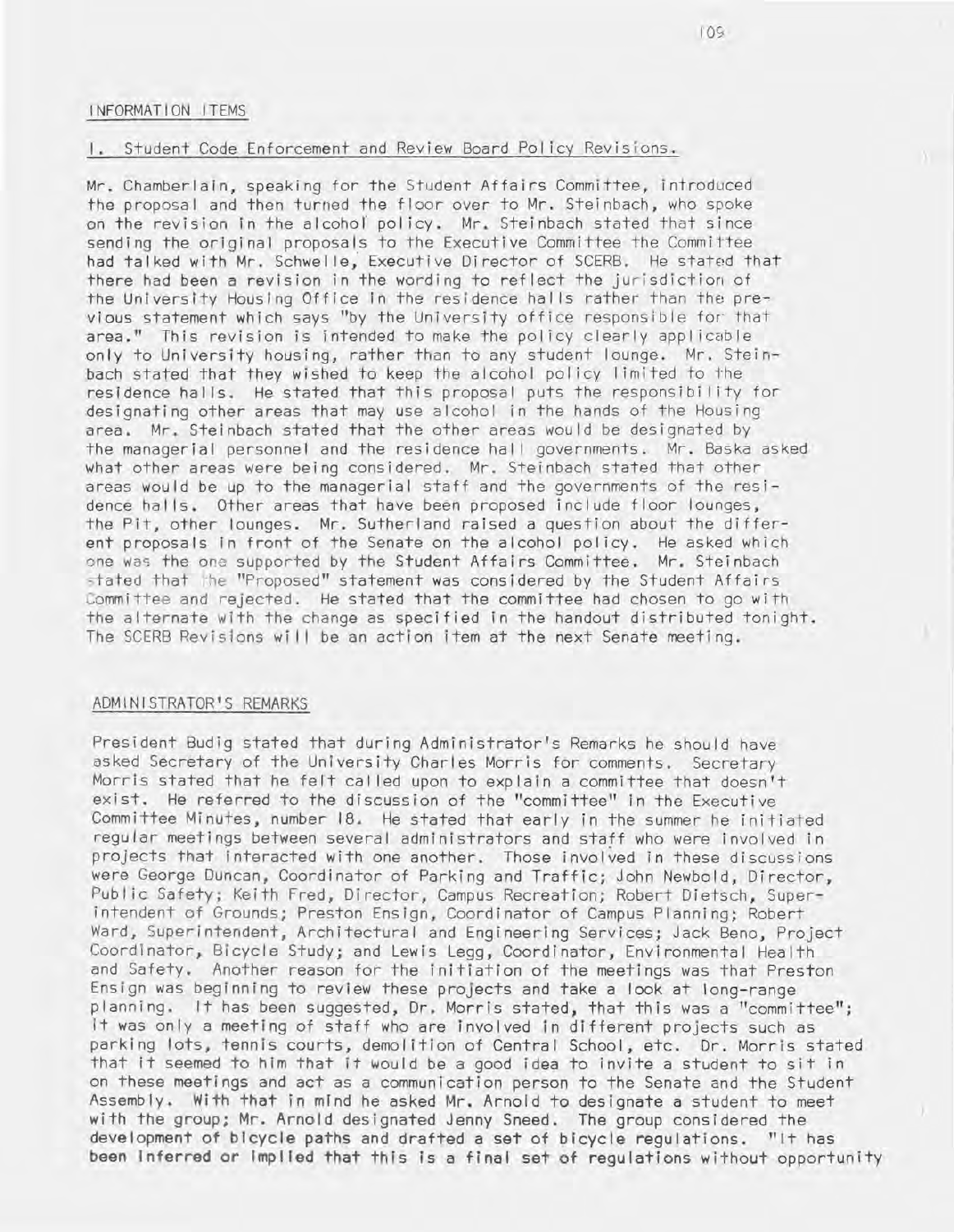for Input. Input was sought at the earliest moment," Dr. Morris stated. Dr. Morris stated that when Mr. Duncan goes to the Parking Committee, he would have an Improved set of regulations to propose. He stated that there was never any Intention of doing anything other than what Mr. Duncan has always done. The Parking Committee has always approved regulations and pol icies.

Mr. Morris stated that as far as the use of the Union parking lot goes, the subject will have to be taken up with someone else. Mr. Morris stated that it does not fall Into the Jurisdiction of his office. Mr. Morris also stated that parking had been provided for Preview parents.

Mr. Sutherland stated that the Administrative Affairs Committee will pursue these matters and has been asked to establish a lialson with Dr. Morris's office. The account In the Vidette doesn't quite accurately reflect what went on at the Executive Committee meeting, reported Chairperson Sutherland. There were no questions raised on the points covered by Mr. Morris.

At 7:40 p.m. a quorum was declared and the Senate moved into regular session.

#### APPROVAL OF MINUTES

- V, 145 A motion (Mr. Rogers, Mr. Steinbach) to approve the minutes of May I, 1974 was approved .
- V, 146 A motion (Mr. Rogers, Mr. Steinbach) to approve the minutes of July 10, 1974 was made. Mr. Ficek stated that on page 104, third paragraph, sentences six, seven, eight and nine were not his remarks and should be attributed to somc- .one else. Secretary Hicklin Indicated that the statements should have been credited to Mr. Laymon. The motion to approve the minutes as corrected was approved.
- V, 147 A motion (Mr. Rogers, Mr. Steinbach) to change the date on the June 24 minutes from June 24 to June 26 was approved.

#### ACTION ITEM

I. Optional Retirement Payments for Non-Employment Periods during the Calendar Year .

V, 148 (See Appendix for resolution) A motion (Mr. Helgeson, Mr. Arnold) to adopt the resolution was made. Mr. Duty asked if there were any schools in Illinois or nationwide which have this provision. Mr. Smith stated that he could not answer this question at this time. He did state, however, that New York State paid all of the retirement contribution. In answer to a question, it was pointed out that this would be a uniform policy for all state universities if adopted. Mr. Woods pointed out that there was a tacit agreement at Southern that if you will postdate your retirement letter they will give you twelve months employment. Mr. Woods took exception with item 4 since the state does not match the funds at the present time anyway. Mr. Woods cal led for a much more dramatic statement of the problem than found in item 4. Mr. Smith pointed out that the intent was to show that the state eventually does pick up a portion even though they do not match annual contributions. The Chairperson stated that perhaps Mr. Woods' concerns about the difference between nine-month and twelve-month appointments could be expressed in the cover letter or some other communication when this Item Is forwarded. Mr. Hickl In stated that of course nothing at this point could be dramatic enough to fully emphasize all the problems with the State Universities Retirement System in terms of its lack of funding and its lack of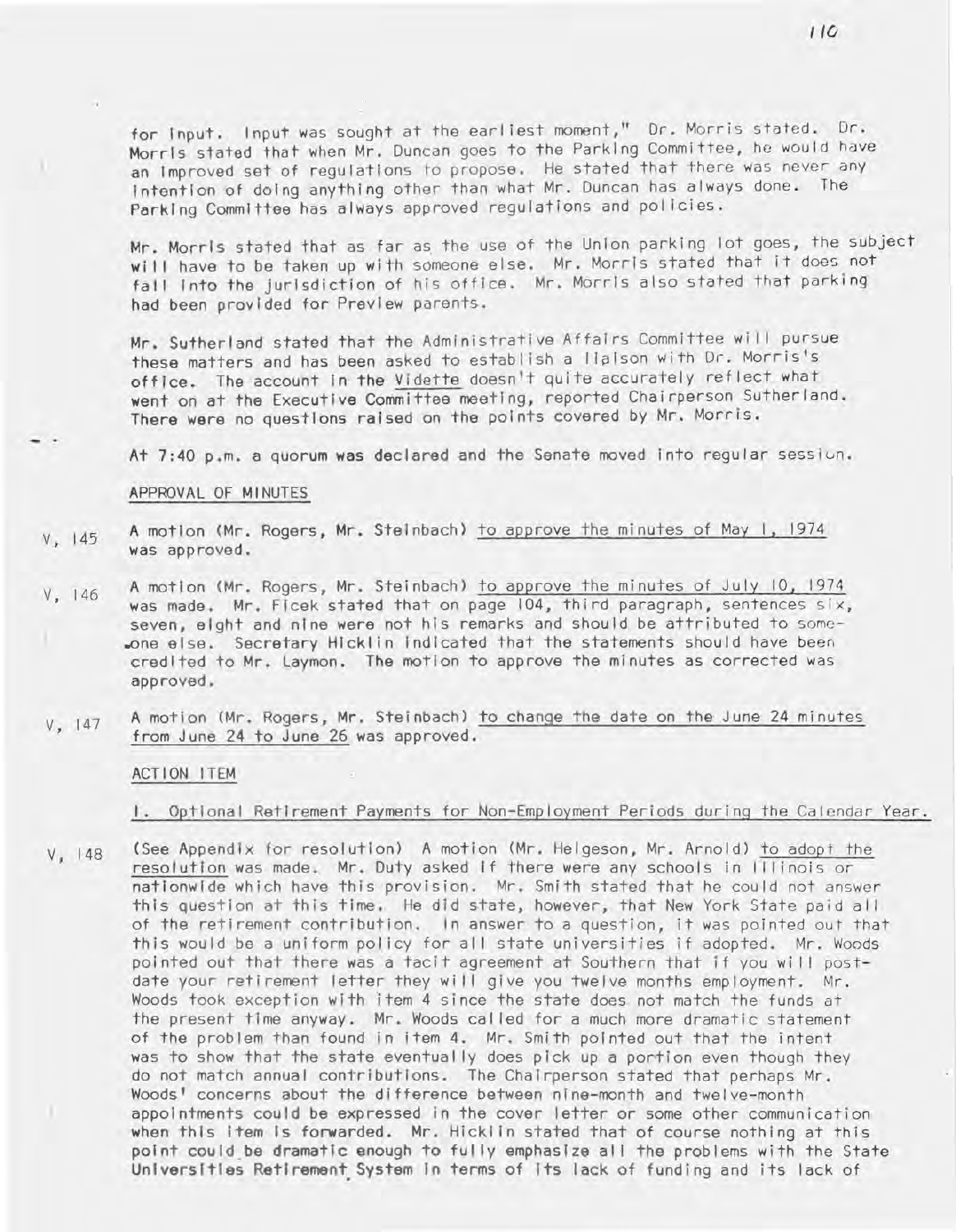prudent investment in the past. Mr. Hickl in asked that we forward this proposal intact to our sister institutions and try to get the idea considered at a higher level. The motion to approve the resolution passed unanimously.

#### INFORMATION ITEMS

#### 2. Proposal for Enlargement of Entertainment Committee Membership.

Mr. Chamberlain, speaking for the Student Affairs Committee, stated that the Executive Committee had previously been notified of the need for the expansion of the Entertainment Committee. Mr. Steinbach explained that the present committee had seven members and four alternates and had asked to be increased to fifteen members and five alternates. Mr. Steinbach stated that at present the additional people were working with the Entertainment Committee and were ready to assume the seats on the committee as soon as it was approved by the Senate. Mr . Quane raised a question on the composition in terms of faculty-student ratio on the committee after the change. Mr. Steinbach repl ied that the committee would be increased to twenty students - fifteen members and five alternates - but the number of faculty - four - would remain the same. Mr. Steinbach stated that in the past the faculty on the committee had done very little. He explained that the members of the committee actually work on the concerts, and faculty members usually have only acted in an advisory capacity. He stated that at present only one of the faculty members, Ms. Doris Richards, was actively involved in the work of the committee. Mr. Hicklin brought up the point that whi Ie the Rules Committee was considering the revision as a ByLaws change they might perhaps consider removing faculty from the committee entirely since this has been suggested by students and faculty in the past. Mr. Roderick ascertained that the Student Affairs Committee did not propose to increase the number of faculty members. Mr. Woods asked for a c larification about the work load. Mr. Steinbach explained that the Entertainment Committee actually worked at the concerts, made all arrangements for the concerts, for ticket distribution, publ icity, box office, etc. Mr . Smith clarified that this revision was for the purpose of spreading the workload. He expressed his hope that this revision was for the purpose of getting more widespread input about different kinds of entertainment. Mr. Steinbach stated that this could be a possible outcome of the expansion.

#### 3. Faculty Affairs Committee Recommendation on Establ ishment of Referee Body.

The Chairperson explained the background for this proposal. He stated that jurisdictional disputes sometimes arose between the Ethics Committee, the Academic Freedom and Tenure Committee and the Faculty Grievance Committee, and a need was felt for a referee body to settle these disputes. The Chairperson referred to the letter from Mr. Goleash, included in the Appendix of the June 26, 1974 Minutes. This recommendation was the result of a letter from Mr. Hickrod, Chairman of the current Ethics Committee. The Chairperson asked Mr. Smith, Chairperson of the Faculty Affairs Committee, to explain the proposal. Mr. Smith stated that whi Ie the committee had been exhorted to include a statement of policy which would mandate an assignment to a definite committee by some referee, the committee had changed the word "designate" to the word "suggest" which would still leave some freedom or latitude in assigning situations to a specific committee. He stated that the committee was not ready yet to hire a mediator whose recommendation would be mandatory. Mr. Smith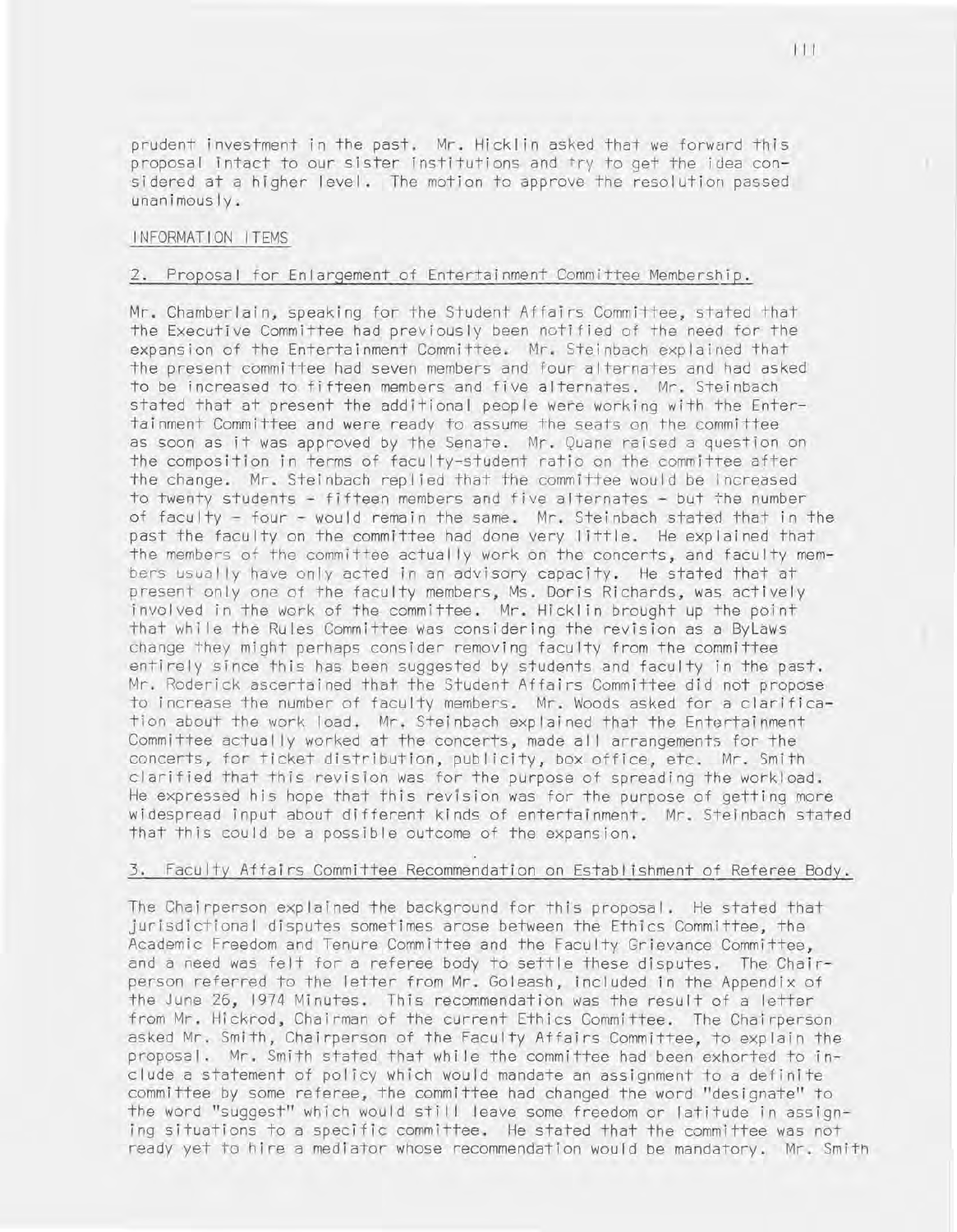said that they hoped to discuss that further. He stated that the committee wants to work on the entire problem of assisting faculty members who have problems which might come before any or all of these committees, including consideration of the option of combining al I three committees and reconstituting only one committee to handle al I of these problems which now go to the various committees. Mr. Smith stated that he wanted to investigate much more thoroughly the legal implications of giving advice in this area. The Chairperson asked for clarification as to the process of a faculty member's coming to the referee body and being referred to the appropriate committee. The Chairperson read from the letter from Mr. Goleash which had recommended a committee of members of the three groups which would meet when needed. The Chairperson asked Mr. Smith to clarify the difference between the Goleash recommendation and the FAC recommendation. Mr. Baska, speaking for the Faculty Affairs Committee, stated that they had considered the "when needed" provision and had decided that they preferred a standing committee rather than a "when needed" one. Mr. Smith again explained the reasons for the committee's rejection of Mr. Goleash's recomme ndation. He stated that they felt that they should not cut off a faculty member's right to go to a specific committee where he felt that he could be heard. A suggestion was made that the word "each" be inserted after "member" so that it is clear that only one member from each committee would be on the standing committee. Mr. Smith stated that Mr. Helgeson had suggested that the Faculty Affairs Committee recommend that one member from the Ethics, Grievance, and Academic Freedom and Tenure Committees be appointed to a preliminary review board. In answer <sup>o</sup>a quest ion from Mr. Duty as to how the faculty member initiates either a grievance or an ethics case, Chairperson Sutherland stated that the Senate chairperson usually receives the communication. Mr. Duty stated that at the present time if a faculty member may bump his way through three committees he would now have four committees to bump himself through if he does not agree with the jurisdiction decision. Mr. Smith stated that the faculty member should have that right. Mr. Gordon discussed various points about how the present structure operates and what happens to persons who keep going from committee to committee. Mr. Smith attempted to clarify the questions raised by Mr. Gordon, Chairperson Sutherland stated that while a person having a grievance had certain rights, the members of the committee that have to handle repeated complaints and the persons who are charged in the situations also have rights. Many compl ications are raised by overlapping jurisdictions or allowing a person to go from committee to committee with his complaints. Mr. Smith pleaded that we go into a one-year situation in which we try the referral committee whi Ie we work on restructuring the procedures. Mr. Morris asked Mr. Smith if it were possible to have two different committees hear and act on the same case and come up with two different recommendations. Mr . Helgeson stated that it is possible at the present time for a faculty member to appeal to two different committees. He pointed out one committee could be studying the larger implications of the case and one could be considering the same facts from a different angle. Mr. Helgeson pointed out that no one at the present time is **in** a position to give faculty member advice as to where a specific complaint should go. Dean Helgeson stated that he has in the past advised faculty members but they sometimes regard his advice to be "suspect" and therefore there have been delays in some cases where faculty members did not accept his advice. Dean Helgeson pointed out the necessity for some kind of referee committee to aid the faculty member in determining which committee his problem should be referred to. He said that this would be a service to faculty members. He stated also that at some point a faculty member should

112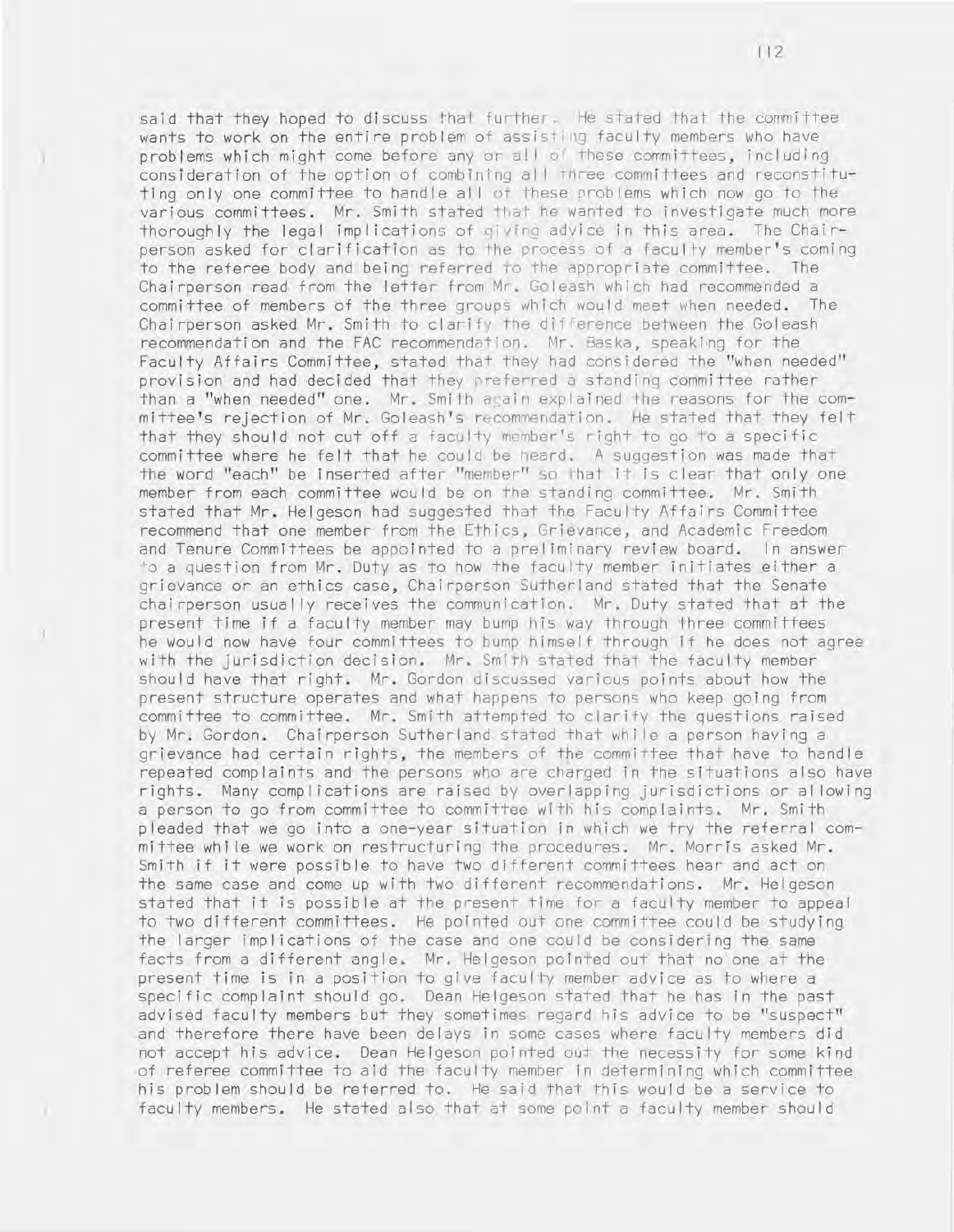be precluded from running all over the campus to three or four committees. Some committee should have the final say as to where the charge belongs. Dean Helgeson stated that while it might not be mandatory, the administration would insist that the decision of the referee body be a matter of record and the burden of proof would be on the complaining faculty member to prove why his case shouldn't be taken to the committee recommended by the referee body. Mr. Duty asked how many cases had been before more than one committee. Mr. Sutherland stated that he knew of at least two but there might be some others before his tenure as chairperson. The Chairperson stated that this is of course an attempt to police our profession internally and that sometimes these cases had led to external litigation. Mr. Helgeson stated that the delay comes from going to what he cal led "barracks room lawyers" who offer advice as to which committee the faculty member should approach. Mr. Helgeson deplored the loss of valuable time. He stated that it would expedite things a great deal if the complaint would go to a single committee which was familiar with the jurisdiction of all the committees. Mr. Ficek raised a question of whether or not the same set of facts might not be legitimate jurisdiction for all three committees. He stated that in some cases this proposal would not solve the problem or even minimize it. Mr. Ficek stated that it would not be serving the faculty well to give them an erroneous decision that this belonged in a single committee rather than in several committees. Mr. Ficek stated that if the committees were set up with due process that fol lowed constitutional requirements there would be less I ikel ihood of external I itigation arising after such due process. Mr. Gordon suggested a possible solution would be a single committee with subcommittees to handle specialties. Mr. Smith stated that this was a very interesting suggestion. Mr. Woods entered a plea for a single committee. Mr. Quane suggested that Mr. Gordon's recommendation of a single committee with subcommittees was de facto implementation of the Goleash memo in the sense that the committee would have double jurisdiction in giving the complaint to a subcommittee and then reviewing the subcommittee's recommendation. Mr . Ficek reiterated his point that laymen should not be establishing procedures by which these committees operate, even though the committees are composed of laymen. If this is what happens, that is, if the committees procedures were establ ished in the I ight of the requirements of due process, then there would be less opportunity for litigation external to the University. Mr. Hicklin made a plea for a year of muddling through with the proposed committee. He suggested that many problems might be arising in the next year and that the single committee would be overloaded. He stated that we would be disturbing certain traditions in electing or appointing these various committees if we try to move now to a single committee. Mr. Helgeson stated that he and Mr. Goleash had approached Mr. Eatherly, Chairman of the Academic Freedom and Tenure Committee about removing some of the vagueness and asking the AFT Committee to restudy some of the vague aspects of their procedures. He stated that Mr. Eatherly is very receptive to cleaning up these points. Mr. Gamsky asked if this was still an information item since we are treating it as an action item and are debating its merits. The Chairperson asked Mr. Smith to inform the Executive Committee by July 31 if they wanted the proposal to become an action item for the August 28 meeting. Mr. Smith stated that the committee would now state that they should like to have it as an action item, if the Executive Committee concurs.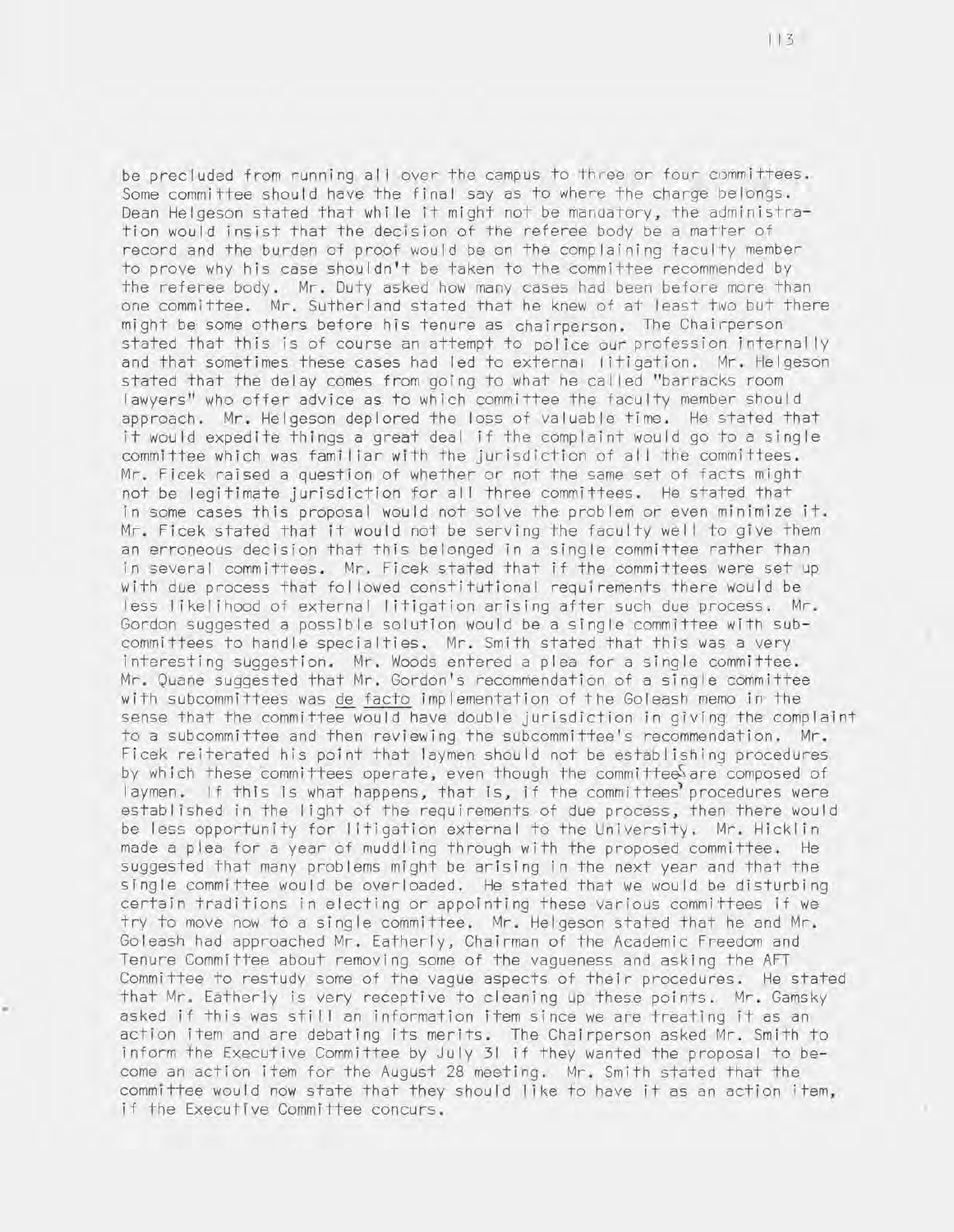#### COMMITTEE REPORTS

Administrative Affairs Committee - Mr. Duty reported that the evaluation of department heads proposal is a continuing information item on the committee's agenda.

Ms. Chesebro stated that the Academic Affairs Committee had no report.

Faculty Affairs Committee - Mr. Smith stated that the Faculty Affairs Committee would be sending to Mr. Young for the Joint University Advisory Committee a package of proposed fringe benefits for faculty. He stated that there would be several items on the I ist, but they had not yet come up with the final phrasing of the proposals. He stated that the committee is also looking at the cost of the tuition waiver proposal for survivors of deceased faculty and civil service personnel.

Mr. Roderick reported for the Rules Committee. He drew the attention of the Senate to three items reported in the Executive Committee Minutes of July 17, 1974 from the Rules Committee.

Mr. Chamberlain reported for the Student Affairs Committee. He stated that at their meeting yesterday they discussed the alcohol revision to the SCERB regulations which had previously been discussed as an information item. He reported that there had been some need for haste in the consideration of the discipl inary sanctions in that it was desired to include them in the Handbook. Mr. Chamberlain stated that the Student Affairs Committee did not approve any of the proposed changes in the disciplinary sanctions which have already been entered in the Handbook. The parental notification policy will go back to the committee for a study of its legal impl ications.

#### COMMUNICATIONS

)

a.

Mr. Hicklin reported as a member of the Faculty Advisory Council to the Board of Higher Education elected from the Senate that Dr. Cameron West, Executive Director of the Board of Higher Education, would be announcing his resignation on July 29 and Mr. Hickl in stated that Dr. West had been a friend of ISU in terms of his policy determination and he hoped that future executive directors would continue the commitments that Dr. West had made to the institution.

Mr. Steinbach cited a warning ticket that had been given to a student parked in a metered lot, which stated that the student could not park in a metered lot without a registration sticker. Mr. Kolasa expressed his hope that parking meters would be set up to run for more than an hour so a person could use the meters on Tuesday and Thursday during the hour and fif+een minute classes without having to leave class and put more money in.

Mr. Morris stated that it was unfortunate that these problems had not been raised at the time when the Coordinator of Parking was here since he might have been able to respond to the compalints. Mr. Morris stated that unless the Senate intends to take up this situation he would request that these remarks be directed to the Parking Committee.

 $149$ A motion (Mr. Sims, Mr. Chamberlain) to ad,journ was approved. The meeting adjourned at 9:00 p.m.

For the Academic Senate,

Charles R. Hickl in, Secretary